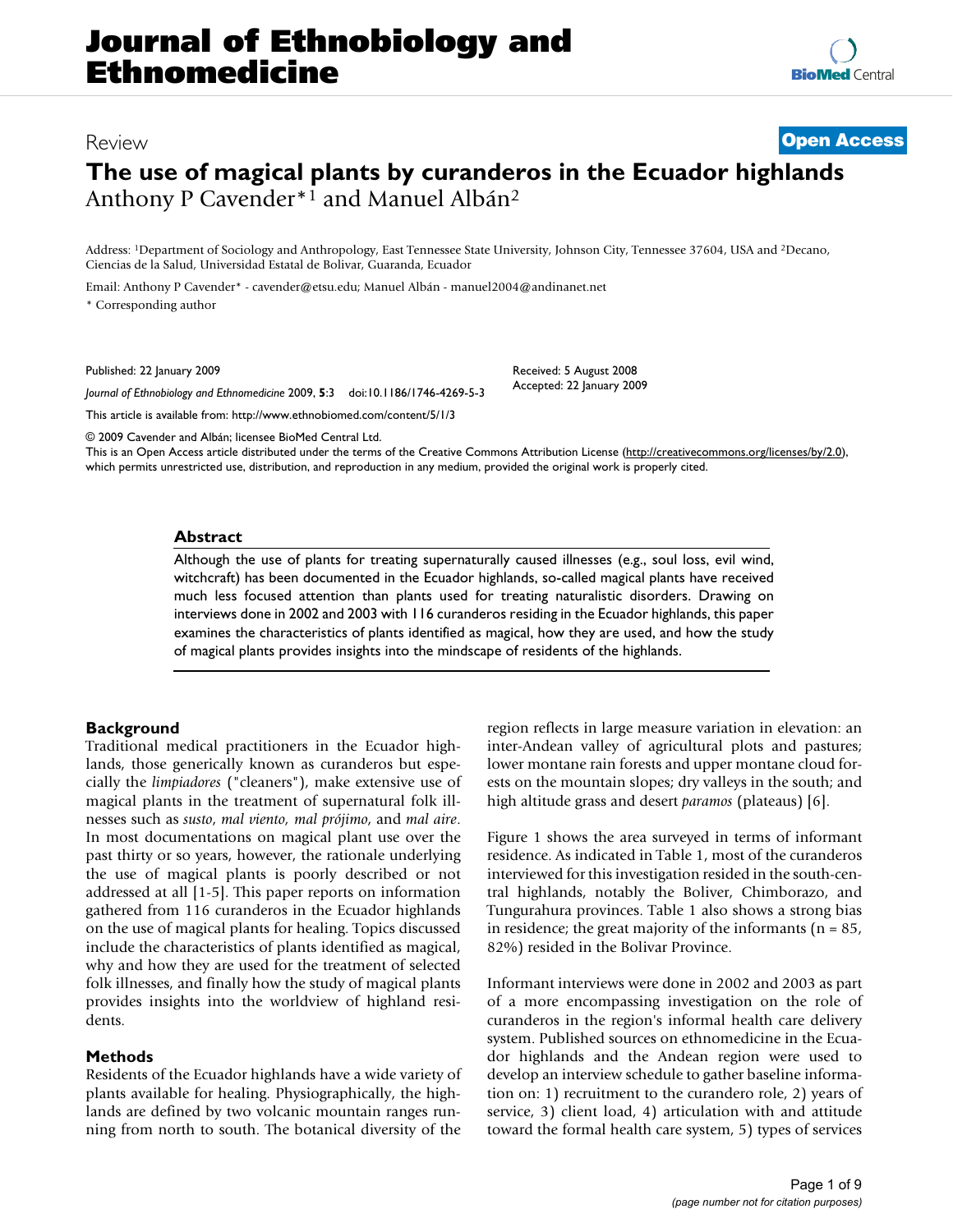

**Figure 1 Map of the Ecuador highlands and area surveyed**.

rendered and healing specializations, 6) types of folk illnesses recognized and treated, 7) therapeutic methods and *materia medica* used in the treatment of folk illnesses, and 8) types of curanderos. The interview schedule was pre-tested with 14 informants and subsequently underwent minor modifications. The investigation was also informed by numerous unscheduled interviews with residents of various communities in the highlands and firsthand observation of ritual healings. This paper reports on information related to items six and seven on the interview schedule.

Initially, informants were recruited opportunistically through co-author Alban's contacts in the Bolivar and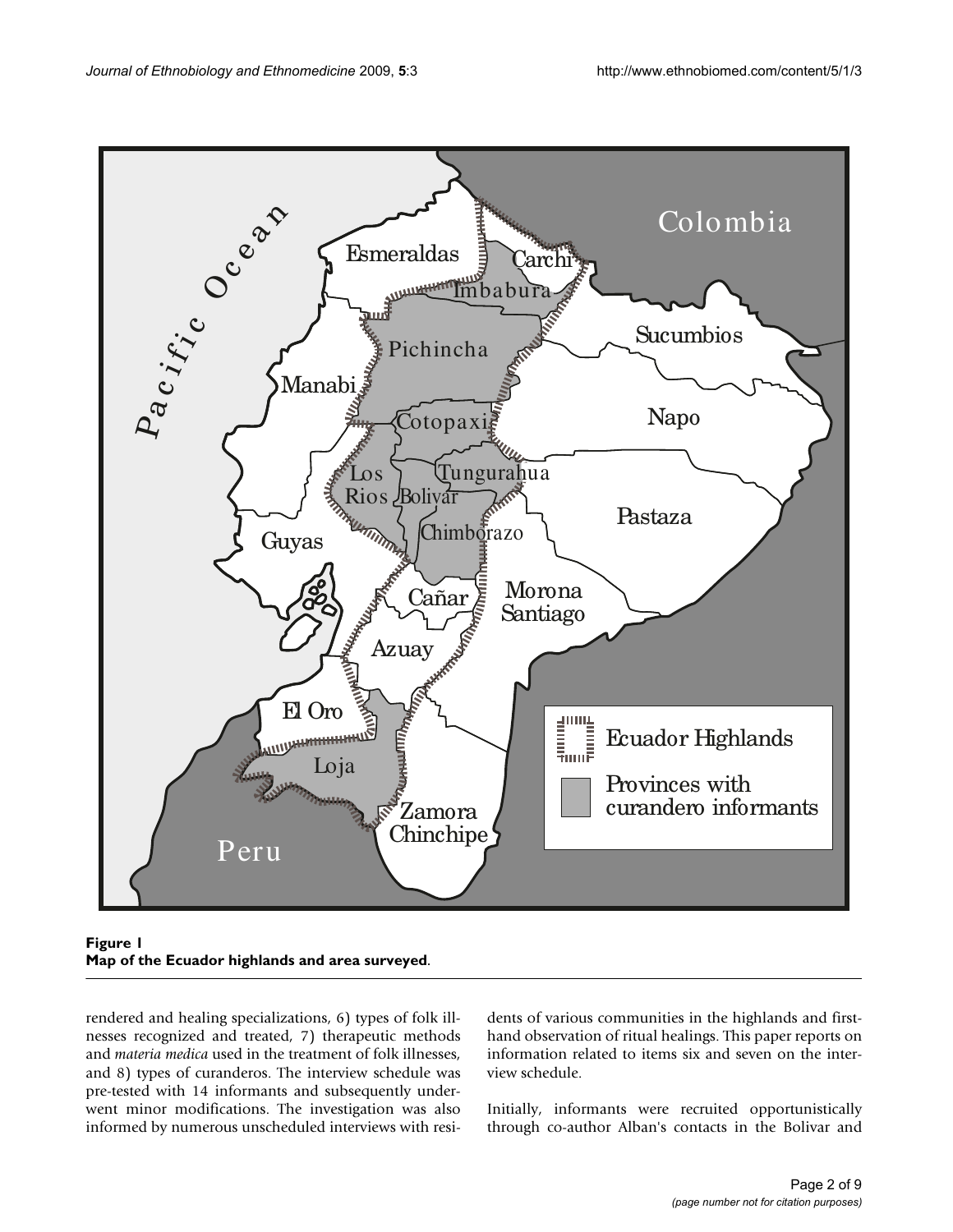| <b>Province</b> | <b>Number</b> | Percentage |
|-----------------|---------------|------------|
| <b>Bolivar</b>  | 85            | 73.00      |
| Chimborazo      | 10            | 8.60       |
| Cotopaxi        | 3             | 2.50       |
| Imbabura        | ı             | .80        |
| Los Rios        | 6             | 5.10       |
| Pinchincha      | ı             | .80        |
| Tungurhua       | 10            | 8.62       |
| Totals          | 116           | 100.00     |
|                 |               |            |

**Table 1: Province residence of curanderos**

Chimborazo Provinces. Recruitment of informants proved difficult in the more isolated highlands communities due the authors' outsider status and their likely perceived identification with the government and the related concern of being reported for practicing medicine without a license. To overcome these and other recruitment problems, we solicited the assistance of second-year nursing students enrolled at the Universidad Estatal de Bolivar located in Guaranda. Our reasoning was that the students would be familiar with curanderos in their native communities and, more important, that the curanderos would be more inclined to do an interview with a resident of their community than with an outsider. At a meeting with the nursing students in 2003 a presentation was given by coauthor Albán and the director of the university's nursing program on the purpose and scope of the project. The interview schedule and interviewing techniques were discussed later in classes with the students. The students were asked to identify and interview one curandero in their local community as a course assignment. Each student was given one dollar to cover transportation expenses. All informant responses were recorded directly on the interview schedule in Spanish. All the interviews, which on average lasted a little more than an hour, were done in the informants' homes. Since many informants were illiterate or marginally literate, written informed consent was not obtained. All informants, however, were orally informed of the purpose of the research and assured of the confidentiality of their identity. Not surprisingly, some students were much more successful than others doing the interview, and some informants were more prodigious and reflective in their responses than others. Eight interviews were withdrawn because the informants provided little or no information; four other interviews were withdrawn because they were informant duplicates.

Sixty-six (56.9%) of the curanderos were male, 50 (43.1%) were female. Of the 108 informants who reported their age, the range of age was 25 to 87 with an average age of 54. The majority ( $n = 67$ , 62%) were in the 40 to 59 age group; 10 were in the 20 to 39 age group. Years of service as a curandero ranged from 2 to 55 years with an average period of service of 21.57 years. Clients served by the informants per week ranged from 2 to 200 with an average client load of 21.9. Information on the level of educational attainment was obtained from 112 informants. Fifty-seven percent  $(n = 64)$  had completed primary school. Sixteen percent (n = 18) attended but did not complete primary school, and of these individuals 16 went no further than the fourth grade. Twenty-two percent  $(n = 25)$  were illiterate. Two informants completed high school and only one had a university degree. All the informants resided in rural communities, ranging from rural hamlets to small towns. The largest town represented in the study, Guaranda, has a population of about 5,000. Reflecting the rural economy of the highlands, the majority of the male informants worked as farmers or manual laborers. The female informants were mainly housewives, and most of them were actively involved in family farming activities. Some informants, both males and females, earned income through selling herbs, produce, animals and animal products, handicrafts, cooked foods, and merchandise at local town markets. If the client loads reported by the informants are valid, many curanderos enhanced their income considerably from their healing work. Some of their services are expensive. The performance of the *limpieza*, a cleansing ritual discussed later, can be, depending on a client's condition, depleting, costing as much as \$25.00 according to some reports, and this does not include the cost of materia medica (e.g., cigarettes, cologne, plants, eggs, guinea pig) which in most cases the client is expected to bear. But even a few dollars is a lot for poor campesinos. (Photos of selected curanderos interviewed by this investigation are presented in Figures 2A– C)

As noted previously, all the informants were *limpiadores*, but many of them reported providing other much sought after services. Some informants were highly knowledgeable herbalists; some were *sobadores* (massage therapists); some were skilled at magically dealing with various social problems such as helping people with unfaithful husbands and wives, casting love spells, obtaining employment, finding lost objects, and assisting students with performing well on exams by magically treating their textbooks. Some informants, mainly but not exclusively females, also served as *parteras* (midwives). One informant served as a *llamador* ("caller"), a healer who calls (i.e. retrieves) a departed soul back to an individual's body. The only type of curandero role not represented in the informant population is the shaman which we define as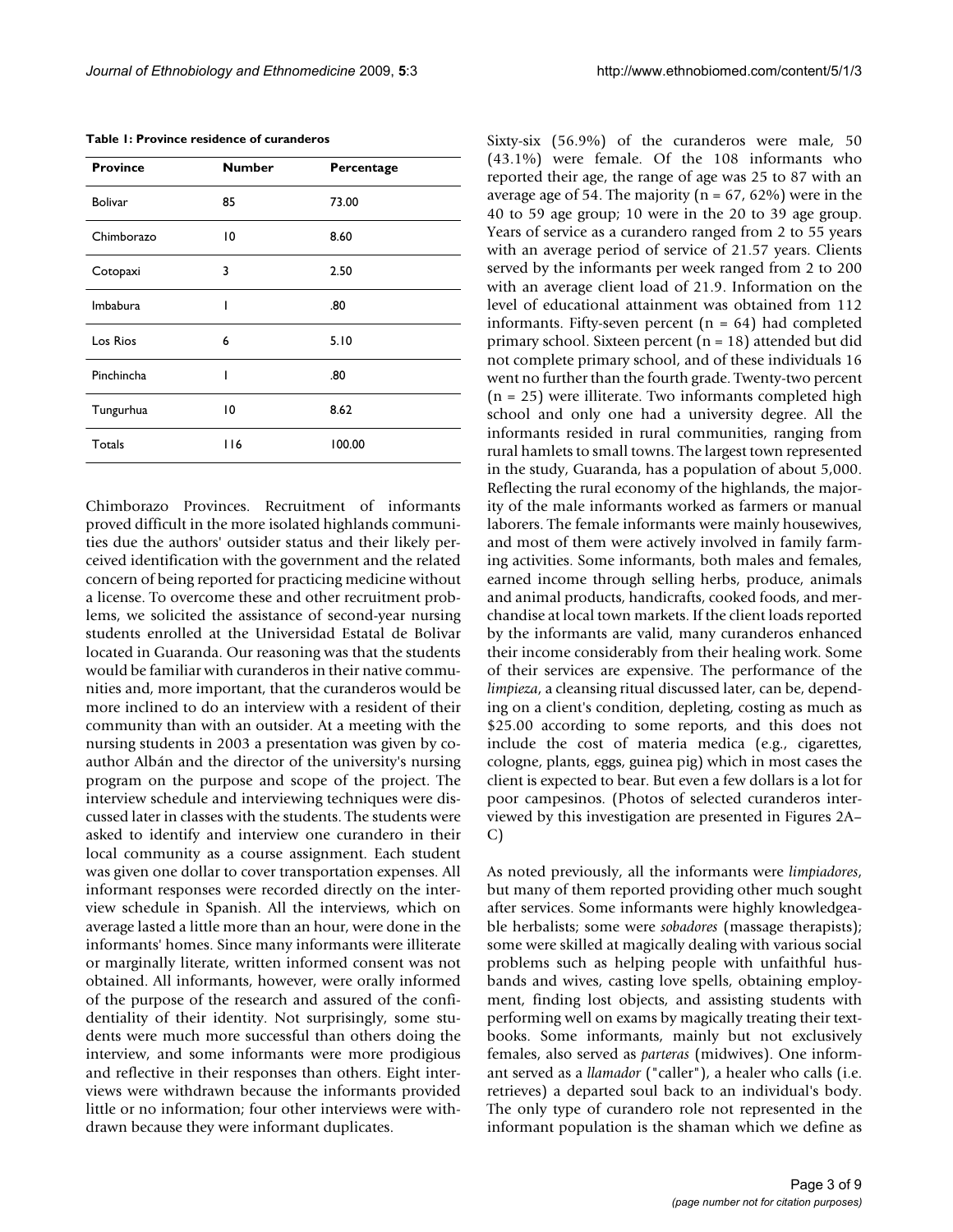

**Figure 2** 

**Photos of selected Curanderos interviewed by this investigation**. A) Curandera from Chimbo, Bolivar Province, holding escobita used for brushing. B) Curandero from Cañi, Chimborazo Province. C) Curandero from Guanujo, Bolivar Province, brushing child.

an individual who enters an altered state of consciousness to communicate with spirit beings. Shamans are present in the highlands, but are better represented in the Oriente (eastern rainforest) section of Ecuador.

Ethnicity in the highlands, which revolves around *mestizo*, *indígena* (indigenous, "Indian") and *blanco* (white) identities, is a sensitive and sometimes inflammatory topic for some residents. For this reason, information on ethnic self-identification was obtained only from informants who were friends or acquaintances of co-author Albán which amounted to 14. Eight self-identified as *mestizos*, 6 as *indígenas*. We compared the magical plants reported by the 12 *mestizo* curanderos with those reported by the 6 *indígena* curanderos and found a close correspondence in magical plants usage. Based on this admittedly limited comparison, we would predict that the belief in magical plants is a cultural tradition shared by both ethnic groups. A much more nuanced investigation, of course, might locate significant differences along ethnic lines.

# **Results and discussion**

The information on magical plants presented here is based on a content analysis of informant responses to the sections of the interview schedule concerning the types of folk illnesses recognized and related therapeutic methods and materia medica used to treat them. The analysis revealed the use of 48 plants and a variety of other materia medica for the treatment of *mal aire/mal viento, espanto/ susto*, *brujería*, *duende*, and *mal prójimo*. This discussion, however, is confined to those plants ( $n = 17, 35\%$ ) that had a frequency of response of three or more. These plants and their uses are shown in Table 2. Unfortunately, no voucher specimens of the plants were collected. The scientific names for the plants in Table 2 were derived from cross-checking vernacular names with scientific names in four sources [4-7]. Final determination of the scientific name is based on *The Catalogue of Vascular Plants in Ecuador* [6]. The lack of identified voucher specimens, of course, presents problems in terms of determining accurately the correspondence of use of plants among the curandero informants. Furthermore, we were unable to infer from the vernacular names the taxanomical classification of two plants listed on Table 2 (manchari and tigresillo).

# *Mal Aire/Mal Viento*

Two authorities on ethnomedicine in Latin American observe that "airs" is "among the most elusive of illness concepts" [8]. Our investigation aligns with this observation. A few informants (n = 8) defined *mal aire* (bad air) as a naturalistic illness in terms of the hot/cold theory of illness causation. As they explained it, breathing in cold night air, moving rapidly from a warm to a cold ambient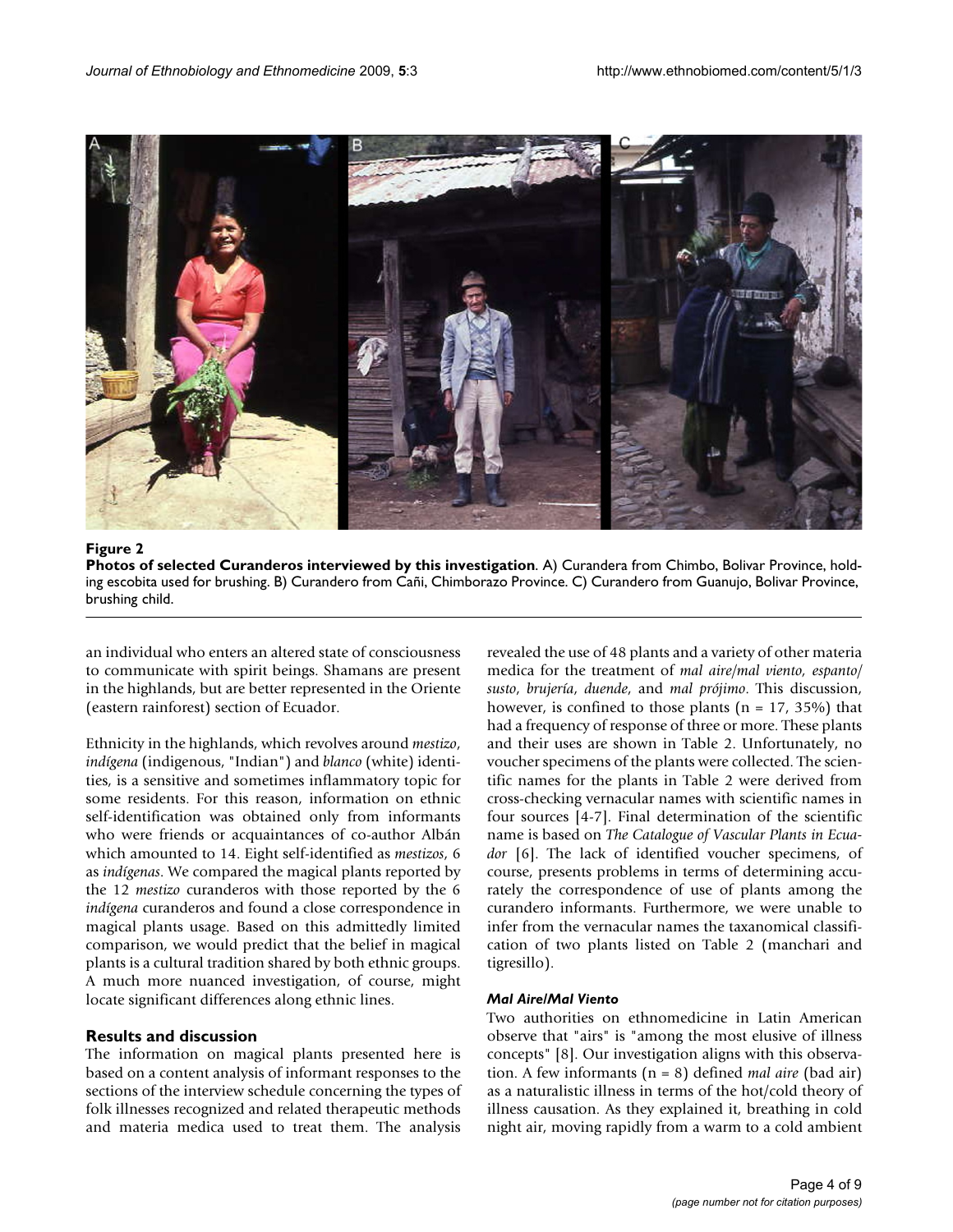#### **Table 2: Magical plants used by curanderos**

| <b>Scientific Name</b>                                     | <b>Local Name</b> | <b>Reports</b>  | <b>Part Used</b>             | <b>Illness</b>                                                   | <b>Treatment Methods</b>                                                                             |
|------------------------------------------------------------|-------------------|-----------------|------------------------------|------------------------------------------------------------------|------------------------------------------------------------------------------------------------------|
|                                                            |                   |                 |                              |                                                                  |                                                                                                      |
| Ambrosia arborecens<br>Mill.<br>Asteraceae                 | marco             | 52              | whole plant; leaves<br>stems | mal aire (25)<br>espanto (18)<br>mal viento (9)                  | brush body with whole plant; infusion<br>made from leaves ingested                                   |
| Baccharis latifolia<br>(Ruiz & Pav) Pers                   | chilca            | $\overline{13}$ | whole plant                  | mal aire (7)<br>espanto $(4)$<br>mal prójimo                     | brush body                                                                                           |
| Brugmansia sanguinea (Ruiz &<br>Pav.) D. Don<br>Solanaceae | guanto rojo       | 8               | leaves<br>flowers            | mal aire (5)<br>mal viento (3)                                   | brush body with leaves and flowers                                                                   |
| Citrus medica L.<br>Rutaceae                               | limón             | 6               | fruit/rind                   | espanto $(3)$<br>brujería (3)                                    | rub body with whole fruit or rind                                                                    |
| Dianthus caryophyllus L.<br>Caryophyllaceae                | clavel            | 12              | flowers                      | mal aire (8)<br>mal viento (4)                                   | patient soaked in warm bath of flowers<br>or sprayed with decoction of flowers                       |
| Eucalyptus globulus Labill.<br>Myrtaceae                   | eucalipto         | 17              | leaves stems                 | espanto (10)<br>mal viento (5)<br>mal prójimo(2)                 | brush body with small branches or<br>vaporization of leaves                                          |
| Mentha × piperita L.<br>Lamiaceae                          | hierba buena      | $\overline{7}$  | leaves                       | espanto $(5)$<br>mal viento (2)                                  | infusion ingested                                                                                    |
| Minthostachys mollis (Kunth)<br>Griseb<br>Lamiaceae        | pumin             | 55              | whole plant                  | mal aire (26)<br>espanto (17)<br>mal viento (12)                 | brush body with whole plant                                                                          |
| Nicotiana tabacum L.<br>Solanaceae                         | tabaco            | 50              | leaves                       | mal aire (25)<br>espanto $(16)$<br>mal viento (6)<br>duende (3)  | smoke from cigarette blown on patient;<br>also used to diagnose presence of mal<br>(negative energy) |
| Prunus serotina Ehrh.<br>Rosaceae                          | capulí            | 4               | leaves<br>stems              | espanto $(2)$<br>mal aire (2)                                    | brushing with leaves                                                                                 |
| Rosmarinus officinalis L.<br>Lamiaceae                     | romero            | 12              | leaves<br>stems              | espanto $(5)$<br>mal aire (4)<br>mal viento (3)                  | brush body with leaves; infusion made<br>from leaves and stems ingested                              |
| Ruta graveolens L.<br>Rutaceae                             | ruda              | 65              | whole plant; leaves, flowers | espanto (26)<br>mal aire (26)<br>mal viento (12)<br>brujería (1) | brush with leaves; more rarely, patient<br>soaked in warm bath of leaves and/or<br>flowers           |
| Tanacetum parthenium L. Sch. Bip<br>Asteraceae             | Santa María       | 46              | whole<br>plant               | espanto (23)<br>mal aire $(17)$<br>mal viento (6)                | brush with whole plant                                                                               |
| Urtica dioica L.<br>Urticaceae                             | ortiga negra      | 4               | whole plant; leaves          | espanto $(7)$<br>mal aire (4)<br>mal viento (3)                  | brush with whole plant; infusion made<br>from leaves ingested                                        |
| Valeriana decussate Ruiz & Pav.<br>Valerianaceae           | valeriana         | 6               | leaves                       | espanto $(3)$<br>mal viento (3)                                  | infusion made from leaves ingested                                                                   |
| Unknown                                                    | manchari          | 8               | whole plant                  | espanto $(8)$                                                    | brush body with whole plant                                                                          |
| Unknown                                                    | tigresillo        | 3               | whole plant                  | mal aire $(3)$                                                   | brush body with whole plant                                                                          |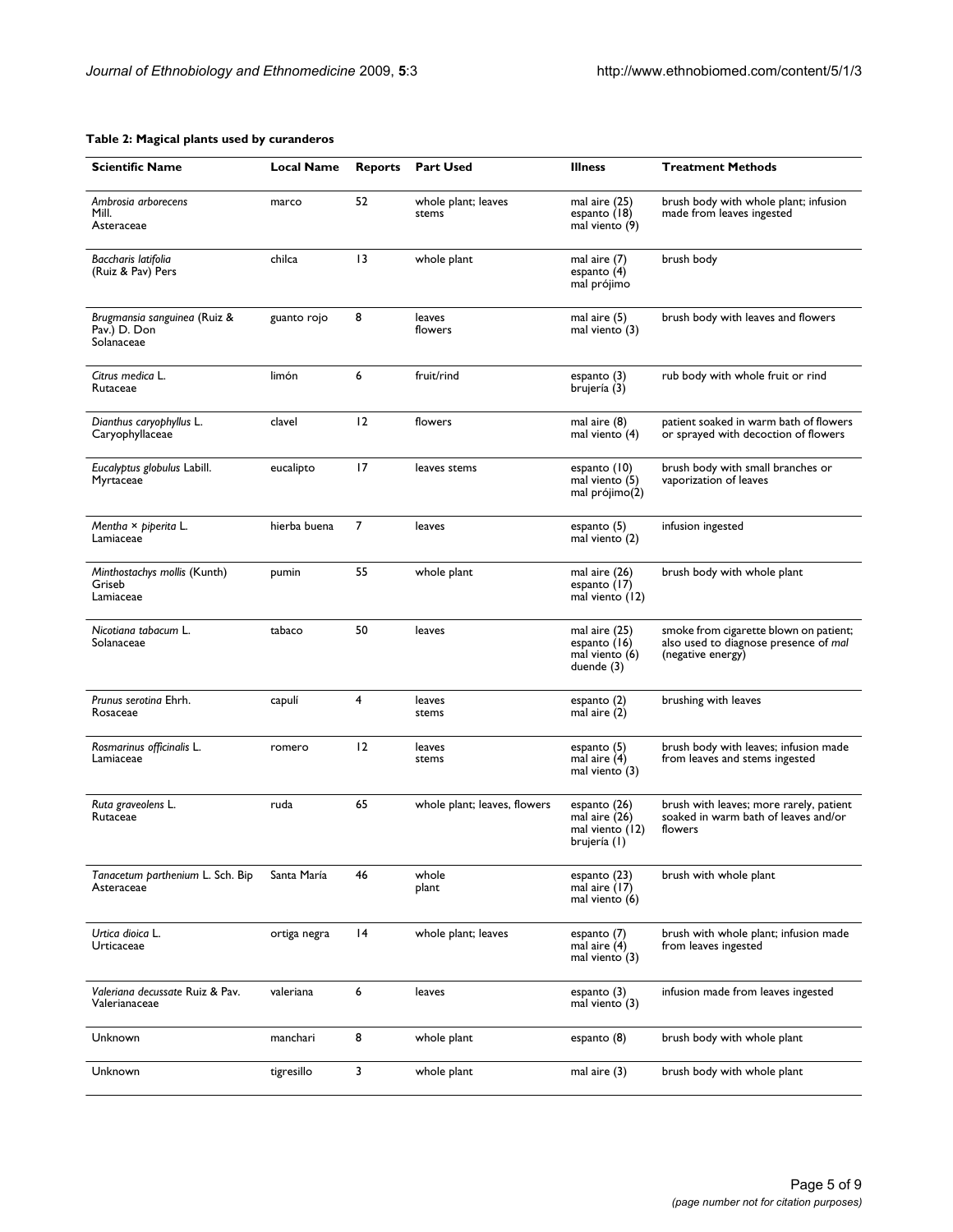environment, or working up a sweat and not allowing for a proper cooling down period causes illness. The majority of informants, however, defined *mal aire* in supernatural terms. As for *mal viento* (bad or evil wind), several informants (n = 46, 39.6%) reported that the terms *mal aire* and *mal viento* are interchangeable and refer to the same kind of supernaturally caused illness. Although some informants recognized *mal aire* and *mal viento* as two distinct supernatural folk illnesses in terms of causation or symptoms, the definitional criteria used by some informants to distinguish *mal aire* were the very same criteria used by other informants to define *mal viento*.

The underlying supernatural meaning of *mal aire/mal viento* is the existence of a malevolent, destructive force or power that is transmitted through the air and wind. Following the discourse of some informants and McKee [9], we use the term *mal* in reference to this malevolent power. As observed by McKee in her study of diarrheal illness in the highlands, *mal* is in one sense animatistic, an impersonal force similar to the Melanesian concept of *mana*. Informants reported that *mal aire/mal viento* illness is caused by a person's exposure to *mal* at certain locales that they described as *lugares pesados* or *lugares malignos* (heavy or malignant places). These places include unpopulated areas, abandoned houses, gravesites, houses of the recently deceased, ravines, rock outcroppings, and gorges. They said that *mal* is naturally drawn to and gathers at these places, or that it is emitted by spirit beings that occupy these places. Upon contact *mal* sticks (*pega*) to a person and over a short period of time it penetrates and pollutes the entire body. Several informants said *mal* pollution results in internal decay (*decaimiento)*. If left untreated the illness is fatal. Children, notably unbaptized children, older adults, and physically debilitated persons are most vulnerable to *mal*. A constellation of symptoms are associated with *mal aire/mal viento*, manifesting in various combinations of coldness, diarrhea, headache, vomiting, paleness, fatigue, and shaking.

# *Espanto/Susto*

Like *mal aire/mal viento*, *espanto/susto* is a folk illness recognized in other parts of Latin America and among Latino populations in the United States [10-16]. Generally defined as magical fright, some investigations in the highlands report that *espanto* and *susto* are different illnesses [1,17], the former defined as soul loss caused by a frightening experience and the latter as milder form fright sickness. Most of the curanderos interviewed for this investigation, however, agreed that the two terms are synonomous and refer to an illness caused by a frightening experience that, if severe, results in soul loss. Infants and children are particularly susceptible. Some examples of causation shared by informants were an unexpected encounter with a wild animal, an uncommonly aggressive domestic animal, or a spirit being; scary dreams; an accident such as falling down, a car wreck, and a mishap with a tool; and a near accident such as almost being hit by a car or drowning. Receiving distressing news such as the death of a loved one was also reported. Informants explained that the departure of the soul is a dangerous circumstance because *mal* is attracted to and suffuses a souless body. Thus, as with *mal aire/mal viento*, a *limpieza* must be performed to clean the body of *mal* pollution. Symptoms of *espanto/susto* mentioned by informants varied but those most frequently mentioned were loss of appetite, vomiting, crying, sunken eyes, stomach ache, insomnia, and bad dreams.

## *Mal prójimo, duende, and brujería*

Other less frequently mentioned folk illnesses involving magical plant therapy mentioned in the interviews were *mal prójimo*, *duende*, and *brujería*. As described by informants and other investigators [1,3], *mal prójimo* ("evil or bad neighbor") is an illness caused by the negative thoughts and feelings that a person or group of people has or have for another individual. The negative thoughts and feelings manifest as a destructive force or energy, described by some informants as *vibraciones* (vibrations) that harm the target individual. It is dynamically similar to another folk illness identified in the highlands known as *envidia* ("envy") [1]. *Duende* ("spirit") is an illness caused by an encounter with a spirit being that dwells in the countryside. *Brujería* (witchcraft) was mentioned by informants in the context of *brujos* (witches) manipulating negative energy to cause harm to others.

### *La Limpieza*

Etiologically, all the folk illnesses discussed above are conceptually linked to *mal* pollution. The function of the *limpieza* is to restore good health by cleansing *mal* from the body. The focus of this paper is the use of magical plants in the *limpieza* for *mal* removal, but it should be noted that informants mentioned a variety of non-plant materia medica used for the same purpose. These materials have been noted in other reports on the *limpieza* in the highlands [1,2] as well as other parts of Latin America [10,11,15]. The non-plant materials most frequently mentioned by informants include eggs, guinea pigs, *trago* (a sugar cane liquor, also known as *aguardiente*), holy water, candles, cologne, chickens, a sweaty shirt, and an overthe-counter bottled essence purchased at markets, "Seven Spirits." Some informants employ idiosyncratic power objects: a dog's skull, a doll's head, and dove's blood. As noted in other sources [1,2], the informants use eggs and guinea pigs for both diagnosing and curing folk illnesses. More often than not, the curanderos resort to a combination of plant and non-plant materials for the *limpezia*. The variety of combinations reported by the informants defies description.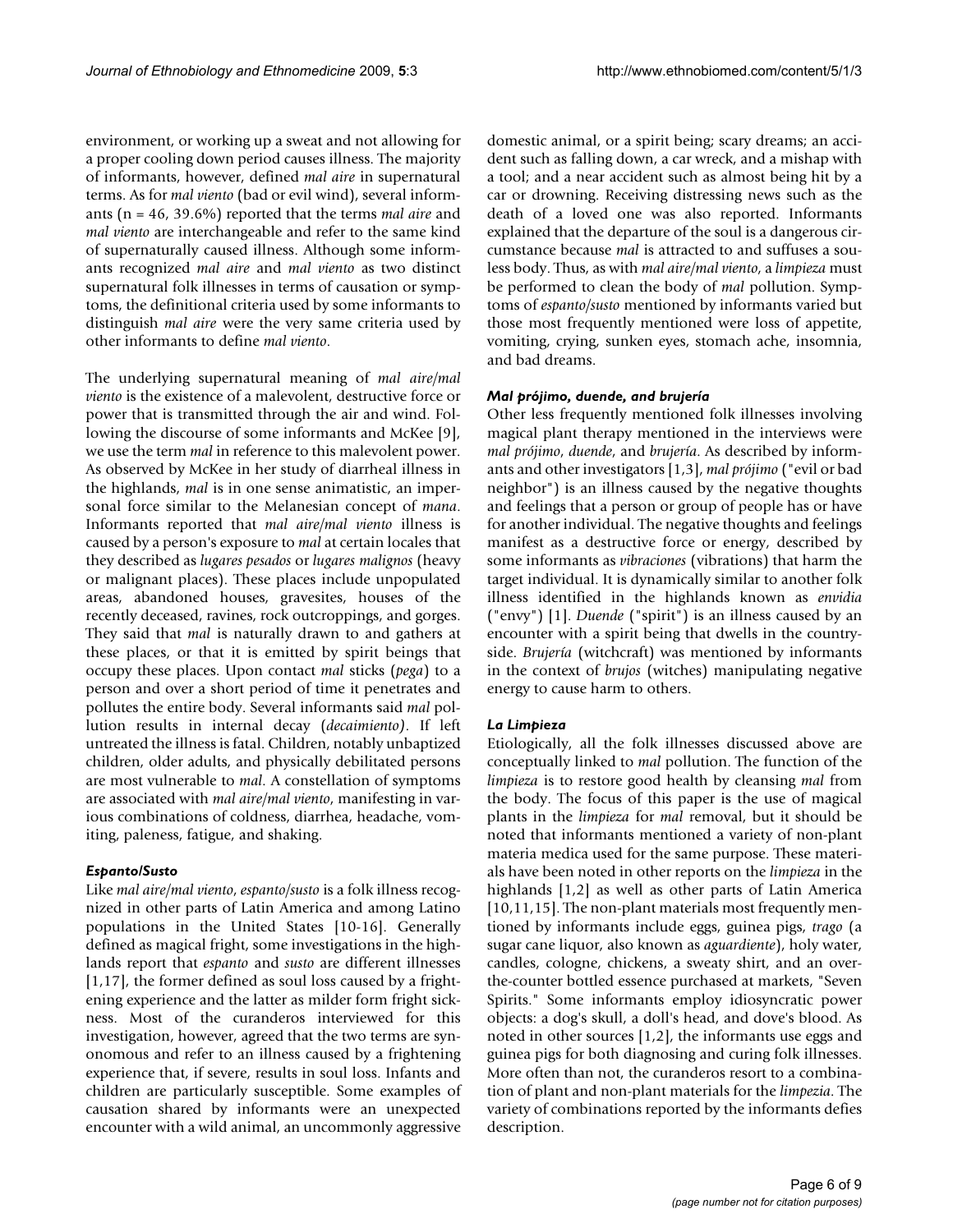A *limpieza* is performed when needed, but some informants indicated that it is most effective if done on a Tuesday or Friday between 6:00 p.m. and midnight. Depending on the degree of *mal* pollution, a *limpieza* may require several sessions. Curanderos first assess the physical symptoms and perform a diagnosis. Typically, a patient is asked to strip down to his underwear and a guinea pig or an egg is rubbed all over his body. Following the rubbing, the guinea pig, described by some informants as functioning like a *radiografía* (x-ray), is slit open ventrally while still alive and then splayed apart. The heart, liver, stomach, intestines, and lungs are examined. The extent of discoloration or disfiguration of the organs indicates the kind of illness. Eggs are cracked open in a glass of water and examined in terms of buoyancy in the water, coloration, and configuration. Others blow cigarette smoke on the arms and legs and observe whether the smoke adheres closely to the skin. If it does, then *mal* pollution is evident.

### *Magical Plant Characteristics and Uses*

It appears that the primary shared characteristic of the plants listed in Table 2 is odoriferousness. As explained by the informants, it is the scent of leaves or flowers of plants like chilca (*Baccharis obtusifolia*), pumin (*Minthostachys mollis*), clavel (*Dianthus caryophylis*), eucalipto (*Eucalyptus globulus*), marco (*Ambrosia arborecens*), capulí (*Prunus serotina*), hierba buena (*Mentha* × *piperita*), Santa María (*Tanacetum parthenium*), romero (*Rosmarinus officinalis*), and ruda (*Ruta graveolens*) that attracts and draws *mal* from within the body to the surface of the skin and into the plant. Though less frequently mentioned, the fruit or rind of limón (*Citrus medica*) is also used because of its strong odor. More often than not, these plants are used topically. The most common method is to take branches of one or more plants and weave them together to form a whisk broom variously called an *escobita* or *ramos benditos* (holy branches). Some curanderos warm the broom over a fire to pull out a plant's scent. The patient is then brushed with the broom from head to foot. Other methods of topical administration were reported. Some curanderos rub the leaves of plants together in their hands or crush them in a bowl to enhance the scent and then rub their scented hands or the crushed plants on the patient. Others said that they make a decoction of the plants by boiling them in a pot and then spraying the decoction on the patient by mouth or with a tube. A related method involves placing the patient on a mat, sitting or standing, and pouring or spraying the decoction on him and then rubbing the decoction into the skin. A few informants reported immersing the patient in a bath of clavel flowers. Infusions are also employed, ostensibly for forcing *mal* out of the body. Plants used as infusions include the aforementioned hierba buena, romero, and marco, but also valeriana (*Valeriana decussata*). Having the patient inhale vapors from a hot decoction of eucalipto leaves was

mentioned by some informants as another method for forcing *mal* out of the body. As noted earlier, tobacco smoke (*Nicotiana tabacum*) from a cigarette is used for diagnosis, but it is also thought to be effective for pulling *mal* out of the body. Smoke is blown all over a patient's body.

The notion of something odorous drawing *mal* from the body is evident in other materia medica used in a *limpieza* such as cologne and the over-the-counter popular magic product mentioned earlier, "Seven Spirits," both of which are sprayed by mouth on the patient's body. It is also illustrated in one curandero's use of a sweaty shirt. He told a story of a client who said that he had been unexpectedly hit by a *huracán* (dust devil or twister) while working in a field. The informant and the client agreed that the *huracán* was the manifestation of a spirit and that the client was polluted with *mal*. Treatment entailed the curandero running about his farm until he produced a sweat soaked shirt smelling strongly of body odor which he used to rub down his client's body.

Informants were not asked if the magical plants used in the *limpieza* are *caliente* (hot), *fresca* (cold) or *templada* (neither hot nor cold), but according to Kothari's [18] and Lombeyda's [5] research on medicinal plants in the highlands (the Imbabura and Bolivar Provinces, respectively), 10 (58.8%) of the 17 plants listed in Table 2 are *caliente*, two are *fresca*, one is *templada*, and four are not classified. Further research might identify a humoral determinant in the selection of plants for treating folk illnesses.

Magical plants are not only used for cleaning people of *mal* pollution, but also for the *sahumerio*, a ritual used to remove *mal* from a house. Informants said that a *sahumerio* is performed when a family moves into a house that has been abandoned for a lengthy period of time, when someone has died in the house, and when a family has experienced an abnormal number of misfortunes like crop failure, death of livestock, death of relative, loss of employment, and accidents. The house is cleaned by burning incense and/or sweeping the floors, walls, and ceilings of a house with plants like Santa Maria, marco, chilca, and ruda.

The plants used in a *limpieza* are gathered in the wild, purchased in local markets, or, as observed by Finnerman and Sackett [19], some (e.g., clavel, hierba buena., romero, and ruda) are cultivated in *huertas* (home gardens). It should be noted that, though curanderos are considered more capable of performing a *limpieza* because they have *el don* (the gift) or *el mano bueno* (the good hand), lay people also perform the *limpieza* at home, especially for children [4].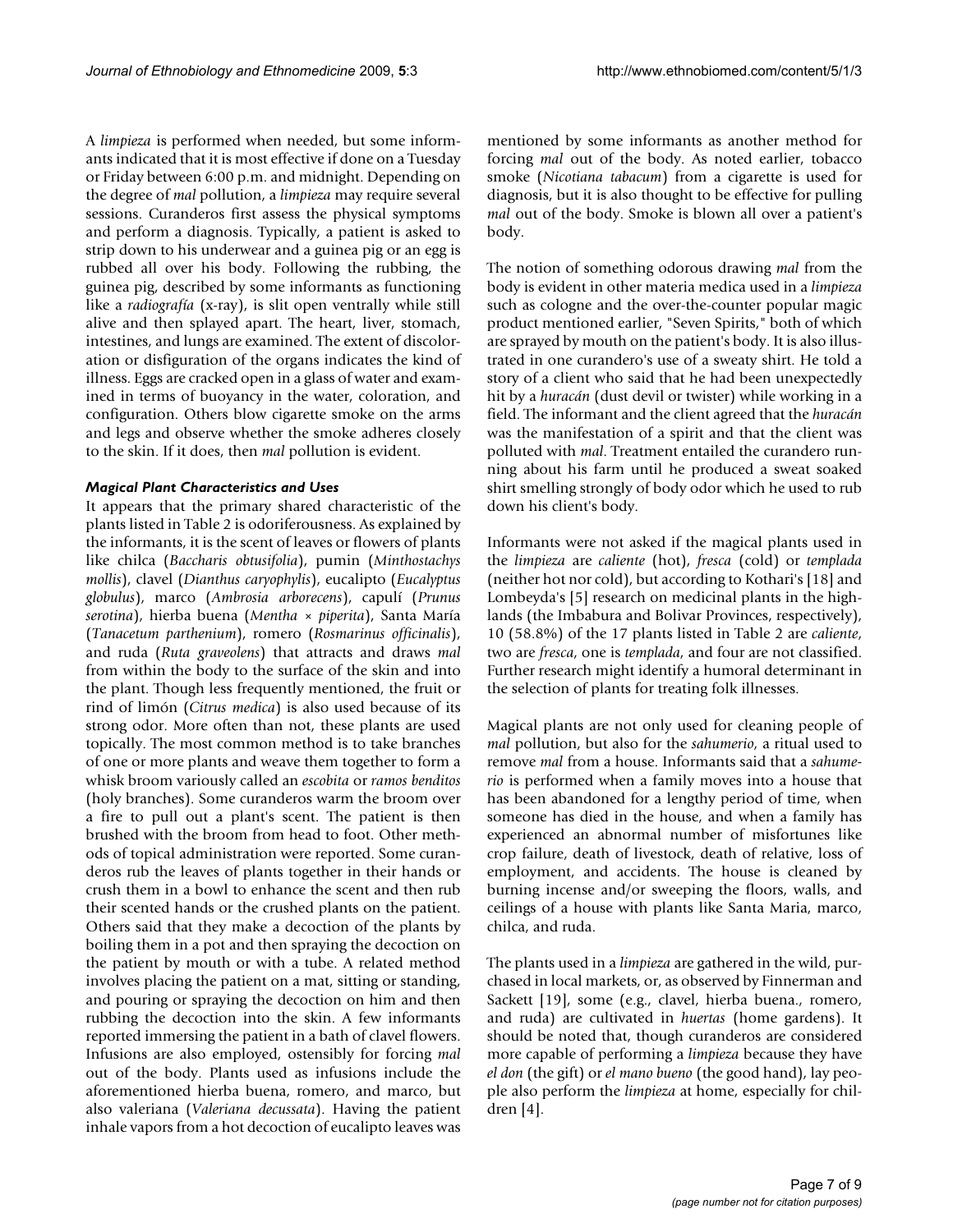Following a *limpezia*, the plants and other materials used for cleaning are carefully disposed since they contain harmful *mal* and are viewed much like radioactive and medical waste. One must dispose of them in a place far removed from human habitation and concourse to prevent *mal* contagion of others. As observed by McKee [9], *mal* cannot be destroyed; it is gradually released back into nature from the healing materials that temporarily contained it.

### **Conclusion**

The treatment of folk illnesses constitutes the major part of the practices of the curanderos interviewed by this investigation. All of them reported that they perform the *limpieza* for the treatment of *espanto/susto, mal aire/mal viento*, *mal prójimo*, *duende*, and *brujería*. Physicians are not capable of diagnosing and treating these illnesses; only a *limpiador* can.

Of the magical plants reported, only one, guanto rojo (*Datura sanguinea*), belongs to the hallucinogenic category of magical plants, but it is not ingested. Notably absent among the hallucinogenic magical plants indigenous to the highlands is San Pedro cactus (*Echinopsis pachanoi*), an integral element of the culturally similar Quechua ethnomedical tradition in northern Peru [20]. This plant can be gathered in some parts of the Ecuador highlands or purchased in some of the local markets. Recent research on medicinal plants in the Loja Province in the southern portion of the highlands by Bussman and Sharon [4] noted the absence of its use among curanderos there. They speculate that it was likely used in the past but was abandoned due to its prohibition by the government and church, but we know of no evidence of the use of San Pedro in the highlands during or prior to the conquest period. Other hallucinogenic magical plants not mentioned by the informants include several species indigenous to the Oriente (rainforest) section of Ecuador such as *Banisteriopsis caapi* and *Psychotria viridis*. In conversations with residents of the highlands, several said that the Oriente has many plants with *más poder* (more power), referring to the plants' hallucinogenic properties. According to Saloman [21], the visionary and curing tradition of the shamans in the Oriente has been held in awe by the highlands residents for hundreds of years. Some of the hallucinogenic plants from the Oriente are available in local markets in the highlands and through traveling herb dealers that make a yearly circuit encompassing the highlands and the Oriente [22], but none of the curanderos interviewed for this study employ them. This absence is perhaps attributable to no shamans being interviewed for this investigation.

Understood within the context of their use, magical plants reveal the central, single-most important integrative concept of the supernatural component of *curanderismo* in the Ecuador highlands: *el mal*. (Note again that many of the residents interviewed by this study did not use this term. Other terms used to identify the same concept include "energy," "power," and "force." Following McKee [9], we elected to use the term *mal*.) The concept is directly connected to the etiology and treatment of a wide array of folk illnesses, not only in the Ecuador highlands but also in other parts of Central and South America [8,12-16]. It is unclear if the concept of *el mal* is derived from Spanish or indigenous sources, but it is apparent that both mestizo and indigenous residents of the highlands believe in *el mal* and the efficacy of the *limpieza*. In her study of ethnomedicine in Guaranda, a predominantly mestizo town in the highlands, Lombeyda [5] observes that many of the better educated mestizos publically dismiss curanderos as ignorant illiterates and witches while at the same time secretly using their services. We know several mestizos as well as some who claim a blanco identity, including physicians, who frequently seek the help of curanderos for a *limpieza* and other services. On another level, the *mal* concept provides a portal into the mindscape of some highlanders, i.e., the symbolic transmutation of the physical features of the landscape into places that are topophobically perceived as charged with dangerous animate and inanimate forces. These places are akin to what cultural geographers call "landscapes of fear" [23], "sick places" [24], or "landscapes of despair" [25]. This topophobic aspect has been identified among other mestizo and indigenous populations in the Ecuador highlands [1-3,17,26], Bolivia [27], and Peru [28]. It is a mindscape deeply rooted in what historian MacCormack [29] calls the "sacred topography" of the pre-Christian, Incan, and pre-Incan era, a time when "the plains and the mountains, the sky and the waters were both the theatre and the dramatis personae of divine action (p.146)." She notes that for many contemporary Andeans, "earth and sky are still inhabited by the ancient powers" [p. 433]. As noted by anthropologist George Foster [11], the highlanders' mindscape was also influenced by beliefs from Spain concerning dangerous "airs" emitted from gravesites and evil spirits riding the wind.

We do not intend to impart the notion that the residents of the highlands live in a constant state of fear of malevolent forces; rather, it is recognition of a living landscape that the highlanders must carefully navigate and negotiate. Conversely, there are therapeutic landscapes in the highlands, places symbolically associated with health and healing such as cathedrals, shrines, lakes, and waterfalls. Furthermore, there is the countervailing and overarching Quichua (or in Peru, Quichua) concept of *pacha mama*, the vital force of "mother nature" that suffuses and sustains all living things [30,31]. For Catholic highlanders, God does the same. Thus, it is the vital, benevolent power of *pacha mama* or God that flows through the magical